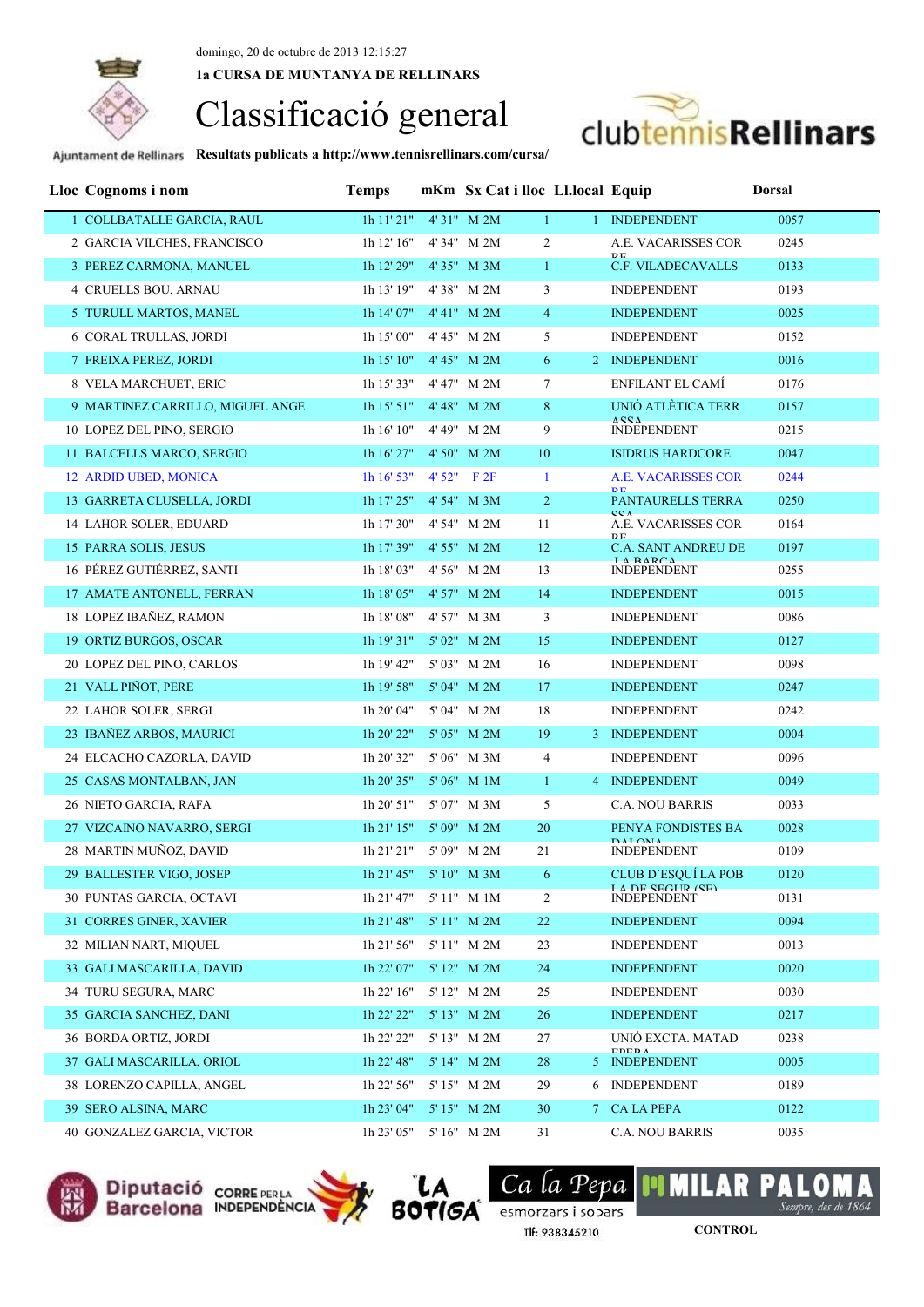**1a CURSA DE MUNTANYA DE RELLINARS**



**Resultats publicats a http://www.tennisrellinars.com/cursa/**

| Lloc Cognoms i nom                  | <b>Temps</b>           |       |                                        | mKm Sx Cat i lloc Ll.local Equip |                                             | <b>Dorsal</b> |
|-------------------------------------|------------------------|-------|----------------------------------------|----------------------------------|---------------------------------------------|---------------|
| 41 VELASCO MORENO, ALBERT           | 1h 23' 41" 5' 18" M 2M |       |                                        | 32                               | <b>INDEPENDENT</b>                          | 0225          |
| 42 SABALL MARTI, JOAN CARLES        | 1h 23' 49"             |       | 5' 18" M 2M                            | 33                               | LINYOLA-COUTS                               | 0102          |
| 43 CASANOVAS BAIGET, MIQUEL         | $1h$ 23' 53"           |       | 5' 19" M 2M                            | 34                               | <b>LA FELPA</b>                             | 0045          |
| 44 BOADA SOLA, PERE                 | 1h 23' 59"             |       | 5' 19" M 3M                            | $\tau$                           | <b>INDEPENDENT</b>                          | 0039          |
| 45 LAO SANCHEZ, SALVA               | 1h 24' 03"             |       | 5' 19" M 2M                            | 35                               | <b>CLUB TRIATLON VIRG</b>                   | 0231          |
| 46 NAVARRO MATEUS, JOAN             | 1h 24' 09"             |       | $5^{\circ}\,20^{\prime\prime}~$ M $2M$ | 36                               | <b>IM VALLÉS</b><br><b>ULTRA LLEIDA</b>     | 0101          |
| 47 BRAVO BUSTOS, IGNACIO            | 1h 24' 23"             |       | 5' 20" M 2M                            | 37                               | <b>AREC TERRASSA</b>                        | 0227          |
| 48 SERRA CARRERA, FRANCESC          | 1h 24' 37"             |       | 5' 21" M 3M                            | 8                                | 8 INDEPENDENT                               | 0058          |
| 49 PARDILLO AMATE, CANDIDO          | 1h 24' 47"             |       | 5' 22" M 2M                            | 38                               | <b>INDEPENDENT</b>                          | 0111          |
| 50 TORRA VILANOVA, ARNAU            | 1h 25' 01"             |       | 5' 23" M 1M                            | 3                                | <b>INDEPENDENT</b>                          | 0190          |
| 51 FARRAN ALBALAT, JOAN             | 1h 25' 14"             |       | 5' 24" M 2M                            | 39                               | <b>INDEPENDENT</b>                          | 0110          |
| 52 ESCUDÉ ARBOS, PERE               | 1h 25' 19"             |       | 5' 24" M 2M                            | 40                               | <b>INDEPENDENT</b>                          | 0258          |
| 53 MARTINEZ CAMA, SERGI             | 1h 25' 22"             |       | 5' 24" M 2M                            | 41                               | 9 INDEPENDENT                               | 0054          |
| 54 MOLINE DEL CASTILLO, MARC        | 1h 25' 39"             |       | 5' 25" M 2M                            | 42                               | <b>INDEPENDENT</b>                          | 0183          |
| 55 CAMPOS MORENO, DANIEL            | 1h 25' 41"             |       | 5' 25" M 2M                            | 43                               | <b>INDEPENDENT</b>                          | 0084          |
| 56 RIBAS CENTELLES, XAVI            | 1h 25' 50"             |       | 5' 26" M 2M                            | 44                               | <b>INDEPENDENT</b>                          | 0012          |
| 57 ZAPIRAIN PUENTE, IKER            | 1h 26' 28"             |       | $5'28''$ M $2M$                        | 45                               | <b>INDEPENDENT</b>                          | 0019          |
| 58 GARCIA ALVAREZ, JORGE            | 1h 26' 33"             |       | 5' 29" M 2M                            | 46                               | <b>INDEPENDENT</b>                          | 0059          |
| 59 FERNANDEZ CAMBARA, LAURA         | 1h 26' 38"             |       | $5'29''$ F 2F                          | $\overline{2}$                   | PENYA FONDISTES BA                          | 0029          |
| 60 SEMPERE FERRER, XAVI             | 1h 26' 46"             |       | 5' 29" M 2M                            | 47                               | <b>DALOMA</b><br><b>INDEPENDENT</b>         | 0151          |
| 61 MAS COS, XAVIER                  | 1h 26' 47"             |       | $5'30''$ M $2M$                        | 48                               | <b>INDEPENDENT</b>                          | 0199          |
| 62 MASSAFRED MARIMON, MARCEL LÍ     | 1h 26' 52"             |       | 5'30" M 3M                             | 9                                | <b>CLUB TENNIS RELLIN</b>                   | 0252          |
| 63 GRAU RAURICH, DOMENEC            | 1h 26' 55"             |       | $5'30''$ M $2M$                        | 49                               | ADC<br><b>CLUB EXCTA. CALLÚS</b>            | 0126          |
| <b>64 SOTERAS CASTELLS, JORDI</b>   | 1h 27' 01"             |       | 5' 30" M 2M                            | 50                               | <b>CICLOS TRUJILLO</b>                      | 0081          |
| <b>65 LOPEZ RODRIGUEZ, VICTOR</b>   | 1h 27' 04"             |       | $5'31''$ M $2M$                        | 51                               | <b>INDEPENDENT</b>                          | 0105          |
| 66 CAMI GARCIA, CARLES              | 1h 27' 52"             |       | 5' 34" M 2M                            | 52                               | <b>INDEPENDENT</b>                          | 0043          |
| <b>67 CAMPOS RUBIANO, MARTA</b>     | 1h 28' 07" 5' 35" F 2F |       |                                        | $\mathbf{3}$                     | <b>RUNPARADIS</b>                           | 0253          |
| <b>68 CANOVAS HERRERIAS, VICTOR</b> | 1h 28' 08" 5' 35" M 2M |       |                                        | 53                               | ADF MONISTROL DE M                          | 0198          |
| 69 GONZALEZ CARRERES, ELOY          | 1h 28' 11" 5' 35" M 1M |       |                                        | $\overline{4}$                   | <b>ONTEEDDAT</b><br><b>CLUB MONTANYISTA</b> | 0160          |
| 70 VILLANUEVA PLAZA, ALBERT         | 1h 28' 17"             |       | 5' 35" M 2M                            | 54                               | <b>MATVIMAC</b><br>CLUB NATACIÓ SABA        | 0188          |
| 71 MAGEM PRAT, MERCE                | 1h 28' 22"             |       | $5'36''$ F 3F                          | $\mathbf{1}$                     | <b>DELL</b><br><b>INDEPENDENT</b>           | 0074          |
| 72 SALAS FONT, MARC                 | 1h 28' 22"             |       | 5' 36" M 2M                            | 55                               | UNIÓ EXCTA, MATAD                           | 0026          |
| 73 GAITX ALTISEN, MARCAL            | 1h 28' 39"             |       | 5'37" M 2M                             | 56                               | <b>EDED A</b><br><b>INDEPENDENT</b>         | 0174          |
| 74 MARTINEZ DIAZ, TONI              | 1h 28' 40"             |       | 5' 37" M 2M                            | 57                               | <b>INDEPENDENT</b>                          | 0128          |
| 75 CIRERA SANCHEZ, TONI             | 1h 28' 50"             |       | 5'37" M 3M                             | 10                               | <b>C.A. NOU BARRIS</b>                      | 0065          |
| 76 GUTIERREZ PEREZ, DANIEL          | 1h 28' 54"             |       | 5' 38" M 2M                            | 58                               | QKS DE LLUM                                 | 0254          |
| 77 GARCIA DIAZ, SERGI               | 1h 29' 14"             |       | 5'39" M 1M                             | 5 <sup>5</sup>                   | <b>CLUB DEPORTIU TERR</b>                   | 0061          |
| <b>78 PLUMIER, FLORENCE</b>         | 1h 29' 18"             | 5'39" | F2F                                    | $\overline{4}$                   | <b>ASSA HOCKEV</b><br><b>INDEPENDENT</b>    | 0088          |
| 79 VINYALS SANCHEZ, PERE            | 1h 29' 21"             |       | 5'39" M 2M                             | 59                               | <b>INDEPENDENT</b>                          | 0235          |
| 80 SOLA DIAZ, ORIOL                 | 1h 29' 32"             |       | 5' 40" M 2M                            | 60                               | UNIÓ ATLÈTICA TERR<br>A C C A               | 0165          |



Diputació corre PER LA Barcelona INDEPENDENCIA



Ca la Pepa esmorzars i sopars Tlf: 938345210

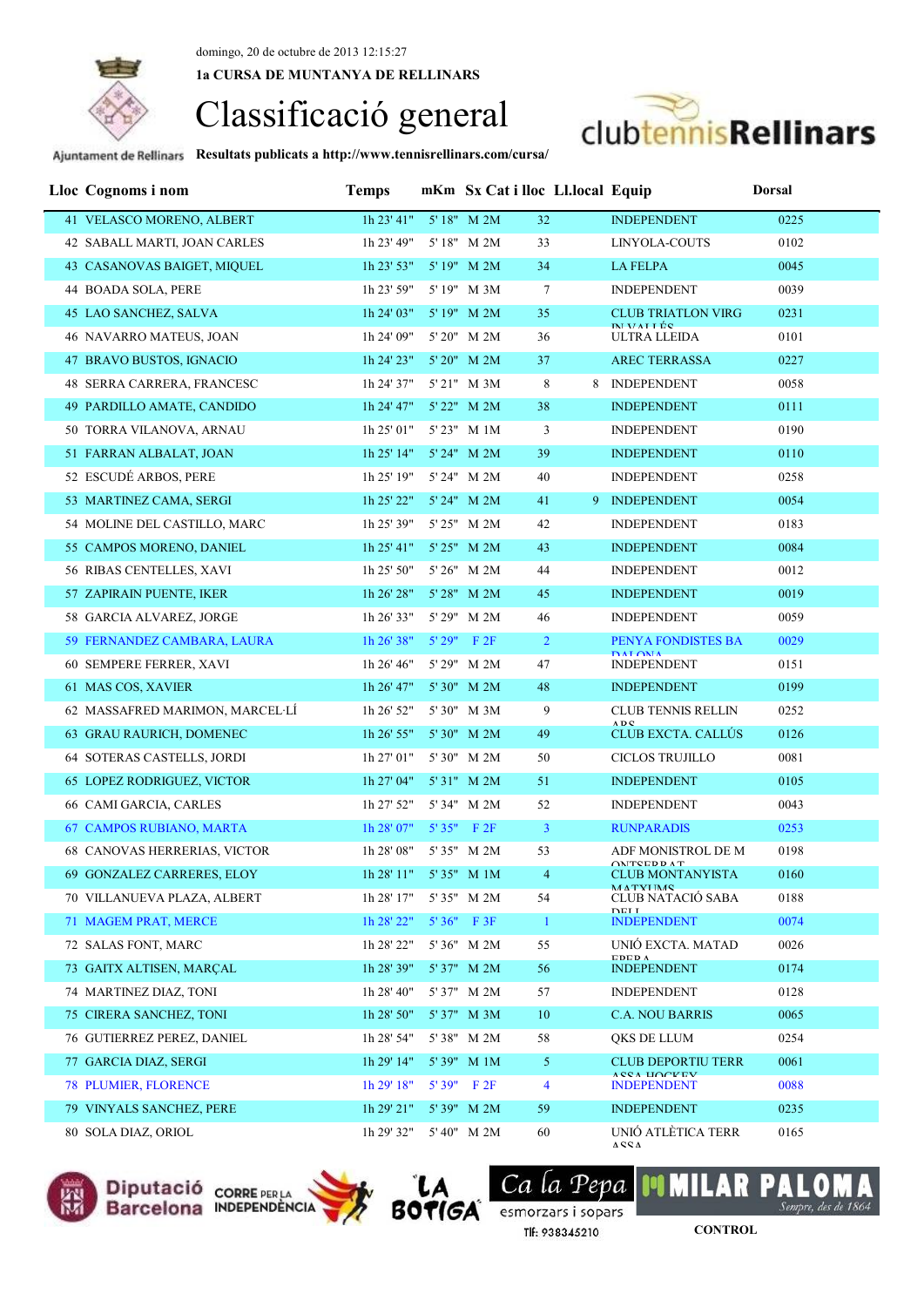**1a CURSA DE MUNTANYA DE RELLINARS**



**Resultats publicats a http://www.tennisrellinars.com/cursa/**

| Lloc Cognoms i nom                | <b>Temps</b>           |                  | mKm Sx Cat i lloc Ll.local Equip |                                      |                           | <b>Dorsal</b> |
|-----------------------------------|------------------------|------------------|----------------------------------|--------------------------------------|---------------------------|---------------|
| 81 PITARCH TORRAS, MIQUEL         | 1h 29' 37"             | 5' 40" M 2M      | 61                               |                                      | <b>CENTRE EXCTA. DE T</b> | 0209          |
| 82 NUÑEZ ALONSO, BELEN            | 1h 29' 40"             | $5'41''$ F $2F$  | 5                                | <b>EDDACCA</b>                       | <b>CLUB DE L'ARENY</b>    | 0141          |
| 83 PEREZ LEPE, ANDRES             | 1h 29' 47"             | 5' 41" M 3M      | 11                               | <b>INDEPENDENT</b>                   |                           | 0085          |
| 84 SALMERON MARTIN, DAVID         | 1h 30' 07"             | 5' 42" M 2M      | 62                               | <b>INDEPENDENT</b>                   |                           | 0135          |
| 85 ZALAYA BUENO, MOISES           | 1h 30' 15"             | 5' 43" M 2M      | 63                               | <b>INDEPENDENT</b>                   |                           | 0040          |
| 86 CIRERA FAIBELLA, TONI          | 1h 30' 38"             | 5' 44" M 3M      | 12                               |                                      | CORREDORS.CAT             | 0014          |
| 87 PASCUAL BOADA, JORDI           | 1h 30' 40"             | 5' 44" M 2M      | 64                               | $ACCA$ $(CE)$                        | <b>CLUB NATACIÓ TERR</b>  | 0050          |
| 88 FONTE VILASECA, JORDI          | 1h 30' 44"             | 5' 45" M 2M      | 65                               | <b>TARKUS TEAM</b>                   |                           | 0027          |
| 89 SANCHEZ MILAN, TONI            | 1h 30' 44"             | 5' 45" M 2M      | 66                               | <b>INDEPENDENT</b>                   |                           | 0223          |
| 90 PASTOR ALTABELLA, MARIA        | 1h 31' 04"             | 5' 46" M 2M      | 67                               |                                      | <b>RUNNING TEAM CTLE</b>  | 0132          |
| 91 PRAT GARCIA, GERMINAL          | 1h 31' 06"             | 5' 46" M 2M      | 68                               | <b>C COMTC</b><br><b>INDEPENDENT</b> |                           | 0219          |
| 92 ESTANY MORROS, IMMA            | 1h 31' 08"             | $5'46''$ F 3F    | $\overline{2}$                   |                                      | <b>CABIROLS DE SANT G</b> | 0195          |
| 93 SANCHEZ ATIENZA, XAVIER        | 1h 31' 19"             | 5' 47" M 2M      | 69                               | <b>TIMA</b><br><b>INDEPENDENT</b>    |                           | 0162          |
| 94 SOLE ROMANOS, ROGER            | 1h 31' 44"             | 5' 48" M 2M      | 70                               | <b>INDEPENDENT</b>                   |                           | 0125          |
| 95 CALSINA LOPEZ, CARLES          | 1h 31' 45"             | 5' 48" M 2M      | 71                               | <b>INDEPENDENT</b>                   |                           | 0138          |
| 96 RAMOS MAYOR, QUIM              | 1h 31' 51"             | 5' 49" M 3M      | 13                               |                                      | <b>CABIROLS DE SANT G</b> | 0194          |
| 97 RUIZ VILLAOSLADA, JAVIER       | $1h$ 31' 55"           | 5'49" M 2M       | 72                               | <b>TIMA</b><br><b>INDEPENDENT</b>    |                           | 0166          |
| 98 MUÑOZ RUIZ, SALVA              | 1h 32' 01"             | 5' 49" M 2M      | 73                               |                                      | AREC TERRASSA             | 0201          |
| 99 FERRER PEREZ, ALBERT           | $1h$ 32' 25"           | 5' 51" M 2M      | 74                               | QKS DE LLUM                          |                           | 0011          |
| 100 GARCIA SANCHEZ, DAVID         | 1h 32' 28"             | 5' 51" M 2M      | 75                               | <b>INDEPENDENT</b>                   |                           | 0148          |
| 101 SANS FORES, JOSEP             | $1h$ 32' 29"           | $5' 51''$ M $2M$ | 76                               | <b>EXPI GAVA</b>                     |                           | 0147          |
| 102 GIL MORTES, DAVID             | 1h 32' 38"             | 5' 52" M 2M      | 77                               | 10 INDEPENDENT                       |                           | 0076          |
| 103 BACH PUIG, JORDI              | $1h$ 32' 47"           | 5' 52" M 2M      | 78                               |                                      | <b>CATALONIA RUN FOR</b>  | 0248          |
| 104 VIVES MELENDEZ, SERGI         | 1h 33' 01"             | 5' 53" M 3M      | 14                               | <b>EDEEDOM</b>                       | <b>BARCELONA ATLETIS</b>  | 0034          |
| 105 SERRANO FUENTES, JUAN         | 1h 33' 05"             | 5' 53" M 2M      | 79                               | ME CITID<br><b>INDEPENDENT</b>       |                           | 0056          |
| 106 CASTELLO DE PAZ, JAN          | 1h 33' 26"             | 5' 55" M 2M      | 80                               | QKS DE LLUM                          |                           | 0073          |
| 107 ROBLES PEREZ, OSCAR           | $1h$ 33' 33"           | 5' 55" M 2M      | 81                               | <b>INDEPENDENT</b>                   |                           | 0205          |
| 108 CASAJOANA SANVICENS, XAVI     | 1h 33' 34"             | 5' 55" M 3M      | 15                               | <b>FINISHER</b>                      |                           | 0044          |
| 109 NOGUES CASAN, ISMAEL          | 1h 34' 03" 5' 57" M 2M |                  | $82\,$                           | <b>INDEPENDENT</b>                   |                           | 0175          |
| 110 CIRAC CORBI, MARC             | 1h 34' 09"             | 5' 58" M 2M      | 83                               | <b>INDEPENDENT</b>                   |                           | 0191          |
| 111 PRAT RIBAS, XAVI              | 1h 34' 15"             | 5' 58" M 3M      | 16                               | <b>INDEPENDENT</b>                   |                           | 0078          |
| 112 MEMBRILLA MORENO, RAFEL       | 1h 34' 32"             | 5' 59" M 2M      | 84                               | <b>INDEPENDENT</b>                   |                           | 0002          |
| 113 ANDRES CARRETER, JAUME        | 1h 34' 37"             | 5' 59" M 2M      | 85                               | <b>INDEPENDENT</b>                   |                           | 0106          |
| 114 SEGURA ABELLAN, GORKA         | 1h 34' 38"             | 5' 59" M 2M      | 86                               | <b>INDEPENDENT</b><br>-11            |                           | 0031          |
| 115 BERNAT RUIZ, JORDI            | 1h 34' 39"             | 5' 59" M 3M      | 17                               | <b>CORRER TRAIL</b>                  |                           | 0228          |
| 116 BENET BLASI, JUDIT            | 1h 34' 58"             | $6'01''$ F $2F$  | 6                                |                                      | A.E. VACARISSES COR       | 0163          |
| 117 GONZALEZ MATOS, ALVARO        | 1h 35' 07"             | 6'01" M 3M       | 18                               | <b>DE</b>                            | A.E. VACARISSES COR       | 0186          |
| 118 ROQUE RESINA, LLUIS           | 1h 35' 17"             | 6'02" M 3M       | 19                               | $\mathbf{D} \mathbf{E}$<br>ACCA (CE) | CLUB NATACIÓ TERR         | 0167          |
| 119 TOMAS GOMEZ, AGUSTI           | $1h$ 35' $18"$         | 6' 02" M 3M      | 20                               | <b>INDEPENDENT</b>                   |                           | 0121          |
| 120 TORROGLOSA MARTINEZ, FRANCESC | 1h 35' 19"             | 6'02" M 2M       | 87                               | A TEDD A CCA                         | <b>CANCURUNNERS E.PI</b>  | 0112          |







Ca la Pepa Tlf: 938345210

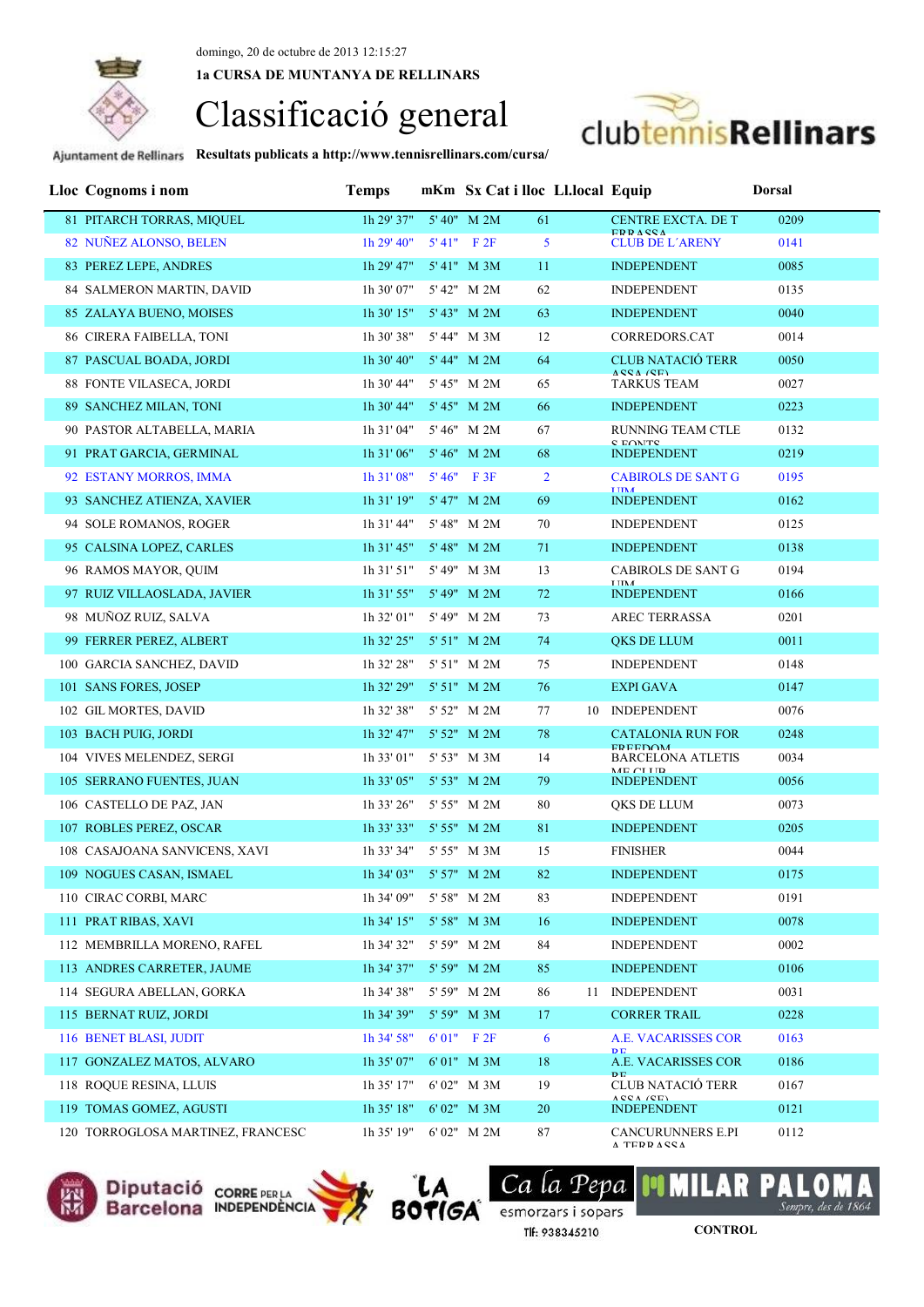**1a CURSA DE MUNTANYA DE RELLINARS**



**Resultats publicats a http://www.tennisrellinars.com/cursa/**

| Lloc Cognoms i nom                 | <b>Temps</b>   |       |                  |                | mKm Sx Cat i lloc Ll.local Equip |                                        | <b>Dorsal</b> |
|------------------------------------|----------------|-------|------------------|----------------|----------------------------------|----------------------------------------|---------------|
| 121 TAPIA CAMACHO, RAUL            | 1h 35' 22"     |       | 6' 02" M 2M      | 88             |                                  | <b>INDEPENDENT</b>                     | 0155          |
| 122 MATALLANA PRATS, CARLES        | 1h 35' 25"     |       | 6'02" M 2M       | 89             |                                  | 12 INDEPENDENT                         | 0180          |
| 123 LLACUNA PUIG, XAVI             | 1h 35' 52"     |       | 6'04" M 2M       | 90             |                                  | <b>CABIROLS DE SANT G</b>              | 0196          |
| 124 HERRERA FIGUEROA, ALVARO       | 1h 36' 03"     |       | 6'05" M 2M       | 91             |                                  | <b>INDEPENDENT</b>                     | 0048          |
| 125 IMBERNON PONS, PACO            | 1h 36' 05"     |       | 6'05" M 2M       | 92             |                                  | <b>VICENTE ALGIN</b>                   | 0077          |
| 126 UREÑA CAMARA, MANOLO           | 1h 36' 08"     |       | 6'05" M 2M       | 93             |                                  | SI NO FOS                              | 0113          |
| 127 MORRAL SALA, JOAN              | 1h 36' 14"     |       | 6' 05" M 2M      | 94             |                                  | UNIÓ EXCTA. MATAD                      | 0060          |
| 128 BEA GIL, SERGI                 | 1h 36' 21"     |       | 6' 06" M 2M      | 95             |                                  | <b>EDED A</b><br><b>INDEPENDENT</b>    | 0075          |
| 129 FABRA PARDO, LAURA             | 1h 36' 25"     |       | $6'06''$ F $2F$  | $\overline{7}$ |                                  | UNIÓ ATLÉTICA TERR                     | 0226          |
| 130 JIMENEZ RUIZ, RAUL             | 1h 36' 38"     |       | 6' 07" M 2M      | 96             |                                  | <b>ACCA</b><br><b>INDEPENDENT</b>      | 0161          |
| 131 DALFO BAQUE, ANTONI            | 1h 36' 43"     |       | 6'07" M 3M       | 21             |                                  | <b>INDEPENDENT</b>                     | 0001          |
| 132 VILA ESPINO, ALBERT            | 1h 36' 48"     |       | 6' 08" M 3M      | 22             |                                  | <b>INDEPENDENT</b>                     | 0232          |
| 133 LORENTE ABAD, JORDI            | 1h 36' 57"     |       | 6' 08" M 2M      | 97             |                                  | <b>INDEPENDENT</b>                     | 0222          |
| 134 PADROS CORNELLAS, MARC         | 1h 37' 03"     |       | 6'09" M 2M       | 98             |                                  | <b>INDEPENDENT</b>                     | 0214          |
| 135 CASANOVAS BAIGET, PERE         | $1h$ 37' 04"   |       | 6' 09" M 2M      | 99             |                                  | <b>LA FELPA</b>                        | 0046          |
| 136 FERRER MARTINEZ, CARLES        | 1h 37' 07"     |       | 6'09" M 3M       | 23             |                                  | <b>INDEPENDENT</b>                     | 0079          |
| 137 LAZARO MORENO, ENRIQUE         | $1h$ 37' $13"$ |       | $6'09''$ M $2M$  | 100            |                                  | <b>ZZPANCETAS</b>                      | 0072          |
| 138 MARTINEZ GARCIA, CARLOS        | 1h 37' 16"     |       | 6'09" M 2M       | 101            |                                  | <b>CLUB MUNTANYENC</b>                 | 0220          |
| 139 BLAS BOCIGAS, JAVIER           | $1h$ 37' $20"$ |       | $6'10''$ M $3M$  | 24             |                                  | DE TEDDACCA<br><b>C.A. NOU BARRIS</b>  | 0103          |
| 140 GUTES ESCUDERO, FRANCESC       | 1h 37' 29"     |       | 6' 10" M 2M      | 102            |                                  | <b>INDEPENDENT</b>                     | 0069          |
| 141 MATEU PALAU, ENRIC             | 1h 37' 59"     |       | 6' 12" M 3M      | 25             |                                  | PANTAURELLS TERRA                      | 0136          |
| <b>142 RIERA CURCOLL, CRISTINA</b> | 1h 38' 05"     | 6'12" | F 3F             | 3 <sup>1</sup> | 13                               | CCA<br><b>CLUB TENNIS RELLIN</b>       | 0123          |
| 143 ARMAYONES CAMPAÑA, MARI CARM   | $1h$ 38' $25"$ |       | $6' 14''$ F $2F$ | 8              |                                  | <b>ADC</b><br><b>CLUB NATACIO TERR</b> | 0144          |
| 144 MALGOSA MONTSERRAT, MARC       | 1h 38' 33"     |       | 6'14" M 3M       | 26             |                                  | ACCA (CE)<br>14 CLUB TENNIS RELLIN     | 0007          |
| 145 FERNANDEZ VAZQUEZ, RICARD      | 1h 38' 35"     |       | 6' 14" M 2M      | 103            |                                  | $A$ DC<br><b>VICENTE ALGIN</b>         | 0095          |
| 146 FONTELLAS GOMEZ, MONTSERRAT    | 1h 38' 45"     |       | 6'15" F 2F       | 9              | 15                               | <b>INDEPENDENT</b>                     | 0064          |
| 147 ADALID PRIETO, RAFAEL          | $1h$ 38' 47"   |       | 6' 15" M 3M      | 27             |                                  | PANTAURELLS TERRA                      | 0216          |
| 148 GALLARDO RIVILLA, BERNAT       | 1h 39' 19"     |       | 6'17" M 2M       | 104            |                                  | CCA<br>AGBAR                           | 0211          |
| 149 MARRON PUIGDUETA, DANI         | 1h 39' 37"     |       | 6' 18" M 2M      | 105            |                                  | <b>CLUB TENNIS LES FON</b>             | 0169          |
| 150 PEREZ ALONSO, ESTEFANO         | 1h 39' 51"     |       | 6' 19" M 2M      | 106            |                                  | TC.<br><b>INDEPENDENT</b>              | 0022          |
| 151 SEGURA CAMPS, DAVID            | 1h 39' 58"     |       | 6' 20" M 2M      | 107            |                                  | 16 INDEPENDENT                         | 0032          |
| 152 MALGOSA MONTSERRAT, CARLES     | 1h 40' 03"     |       | 6' 20" M 2M      | 108            |                                  | <b>INDEPENDENT</b>                     | 0207          |
| 153 CORNADO GARCIA, QUICO          | 1h 40' 24"     |       | 6' 21" M 3M      | 28             |                                  | <b>INDEPENDENT</b>                     | 0090          |
| 154 CAMI CASALS, JOSEP             | 1h 40' 29"     |       | 6' 22" M 2M      | 109            |                                  | <b>ISIDRUS HARDCORE</b>                | 0068          |
| 155 COLOMER ALIER, EDUARD          | 1h 40' 59"     |       | 6' 23" M 2M      | 110            |                                  | <b>INDEPENDENT</b>                     | 0221          |
| 156 COMOS ARBOS, ADRIA             | 1h 41' 38"     |       | $6' 26''$ M $2M$ | 111            |                                  | <b>INDEPENDENT</b>                     | 0115          |
| 157 LARA CALLEJA, PEPI             | 1h 42' 08"     |       | 6' 28" F 3F      | $\overline{4}$ |                                  | <b>CORRER TRAIL</b>                    | 0229          |
| 158 LLURDES COIT, JOAN CARLES      | 1h 42' 13"     |       | 6' 28" M 3M      | 29             |                                  | <b>RUNNERS WALKERS</b>                 | 0153          |
| 159 MALGOSA MONTSERRAT, XEC        | 1h 42' 40"     |       | 6' 30" M 2M      | 112            |                                  | <b>INDEPENDENT</b>                     | 0008          |
| 160 CANALS FLORES, JAUME           | 1h 42' 51"     |       | 6'31" M 3M       | 30             |                                  | <b>INDEPENDENT</b>                     | 0150          |



Diputació corre PERLA<br>Barcelona INDEPENDÈNCIA



Ca la Pepa **BOTIGA** Ca La Pepa Tlf: 938345210

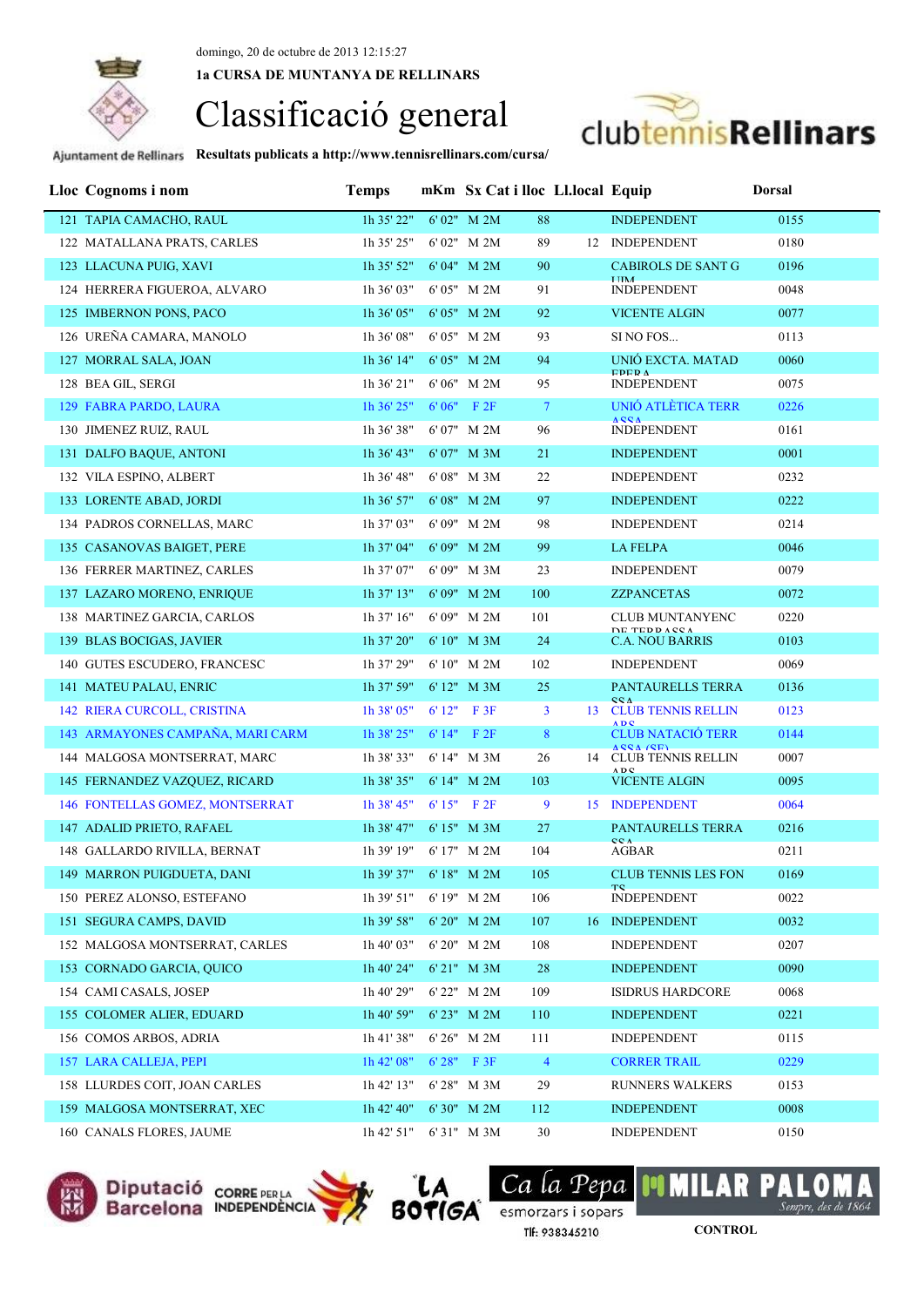**1a CURSA DE MUNTANYA DE RELLINARS**

# Classificació general



| Lloc Cognoms i nom                 | <b>Temps</b> |        |                  |     | mKm Sx Cat i lloc Ll.local Equip |                                            | <b>Dorsal</b> |
|------------------------------------|--------------|--------|------------------|-----|----------------------------------|--------------------------------------------|---------------|
| 161 TORRAS COSTA, JOAN             | 1h 43' 17"   |        | 6'32" M 3M       | 31  |                                  | <b>INDEPENDENT</b>                         | 0241          |
| 162 GIL TORRES, ANTONIO            | 1h 43' 18"   |        | 6'32" M 2M       | 113 |                                  | <b>INDEPENDENT</b>                         | 0083          |
| 163 VIÑALS TORRELLA, FREDI         | 1h 43' 20"   |        | 6'32" M 3M       | 32  |                                  | <b>CENTRE MUNTANYEN</b>                    | 0082          |
| 164 GARCIA LAPUENTE, LLUIS         | 1h 43' 21"   |        | 6'32" M 3M       | 33  |                                  | C CANT I I ODEMC<br><b>INDEPENDENT</b>     | 0003          |
| 165 VILLAGRAN GARCIA-AGULLO, JACOB | 1h 43' 55"   |        | 6'35" M 2M       | 114 |                                  | <b>VICENTE ALGIN</b>                       | 0071          |
| 166 MAGAÑA CODINAS, ENRIC          | 1h 44' 01"   |        | 6'35" M 2M       | 115 |                                  | <b>INDEPENDENT</b>                         | 0134          |
| 167 MESA MANSO, ISABEL             | 1h 44' 10"   |        | $6'36''$ F $2F$  | 10  |                                  | <b>INDEPENDENT</b>                         | 0114          |
| 168 ROCA MAS, PERE                 | 1h 44' 12"   |        | 6'36" M 2M       | 116 |                                  | <b>INDEPENDENT</b>                         | 0091          |
| 169 LUQUE MORENO, DANIEL           | 1h 44' 15"   |        | 6' 36" M 2M      | 117 |                                  | <b>INDEPENDENT</b>                         | 0009          |
| 170 MUÑOZ GARCIA, MIGUEL ANGEL     | 1h 44' 16"   |        | 6' 36" M 2M      | 118 |                                  | <b>INDEPENDENT</b>                         | 0119          |
| 171 LOPEZ SANCHEZ, FRANCISCO       | 1h 44' 16"   |        | 6'36" M 2M       | 119 |                                  | <b>INDEPENDENT</b>                         | 0118          |
| 172 ORTIZ SANJUAN, XAVIER          | 1h 44' 19"   |        | 6'36" M 2M       | 120 |                                  | <b>INDEPENDENT</b>                         | 0024          |
| 173 PRAT FERRAZ, SERGI             | 1h 44' 36"   |        | 6'37" M 1M       | 6   |                                  | 17 CLUB TENNIS RELLIN                      | 0251          |
| 174 GONZALEZ RESBIER, GEMMA        | 1h 44' 37"   |        | $6'37''$ F 2F    | 11  |                                  | <b>ADC</b><br><b>INDEPENDENT</b>           | 0107          |
| 175 COLS BAÑERAS, RAMON            | 1h 45' 04"   |        | 6' 39" M 2M      | 121 |                                  | <b>INDEPENDENT</b>                         | 0168          |
| 176 FRESQUET BRAVO, MONTSE         | 1h 45' 09"   | 6'39"  | F2F              | 12  |                                  | <b>INDEPENDENT</b>                         | 0230          |
| 177 MATARIN GRAU, SUSANA           | 1h 45' 18"   | 6' 40" | F2F              | 13  |                                  | <b>C.F. VILADECAVALLS</b>                  | 0170          |
| 178 RAMOS MARTINEZ, JUAN           | 1h 45' 21"   |        | $6' 40''$ M $3M$ | 34  |                                  | CLUB NATACIÓ TERR<br>ACCA (CE)             | 0146          |
| 179 GRANADINO PEREZ, RAFAEL        | 1h 45' 22"   |        | $6' 40''$ M $3M$ | 35  |                                  | <b>CLUB NATACIO TERR</b>                   | 0143          |
| 180 MOLINA LINARES, ANGELS         | 1h 45' 29"   |        | $6'41''$ F 3F    | 5   |                                  | $ACCA$ $/CD$<br><b>INDEPENDENT</b>         | 0237          |
| 181 GUARDIOLA FERNANDEZ, JAVIER    | 1h 45' 35"   |        | $6' 41''$ M $2M$ | 122 |                                  | <b>INDEPENDENT</b>                         | 0236          |
| 182 GUARDIOLA FERNANDEZ, JOSE      | 1h 45' 36"   |        | 6' 41" M 2M      | 123 |                                  | <b>INDEPENDENT</b>                         | 0104          |
| 183 TREMOLEDA PRAT, BERTA          | 1h 45' 56"   |        | 6' 42" F 2F      | 14  |                                  | <b>INDEPENDENT</b>                         | 0017          |
| 184 SANCHEZ GONZALEZ, JOSE         | 1h 46' 16"   |        | 6'44" M 2M       | 124 |                                  | <b>INDEPENDENT</b>                         | 0038          |
| 185 ORIOLA ORTEGA, JOAN            | 1h 46' 17"   |        | 6' 44" M 2M      | 125 |                                  | <b>INDEPENDENT</b>                         | 0145          |
| 186 VERDUGO GARCIA, SERGIO         | 1h 46' 35"   |        | 6' 45" M 2M      | 126 |                                  | <b>INDEPENDENT</b>                         | 0037          |
| 187 RESINA LILLO, FERRAN           | 1h 46' 42"   |        | 6' 45" M 3M      | 36  |                                  | <b>INDEPENDENT</b>                         | 0154          |
| 188 PURULL DURAN, JOAN             | 1h 46' 43"   |        | 6' 45" M 3M      | 37  |                                  | <b>INDEPENDENT</b>                         | 0010          |
| 189 GARCIA SANCHEZ, RUBEN          | 1h47'05"     |        | 6' 47" M 2M      | 127 |                                  | <b>INDEPENDENT</b>                         | 0218          |
| 190 NIELL TEIXIDOR, TONI           | 1h 47' 26"   |        | 6' 48" M 3M      | 38  |                                  | UNIÓ EXCTA, MATAD<br><b>CDCDA</b>          | 0063          |
| 191 PEÑARROYA SERAROLS, JOSE       | 1h 47' 45"   |        | 6' 49" M 2M      | 128 |                                  | <b>INDEPENDENT</b>                         | 0181          |
| 192 NAVARRO AZNAR, EMILIO          | 1h 47' 46"   |        | 6' 49" M 3M      | 39  |                                  | <b>INDEPENDENT</b>                         | 0182          |
| 193 PUGA ESPI, IMMA                | 1h 47' 51"   |        | 6' 50" F 2F      | 15  |                                  | <b>RUNNING TEAM CTLE</b><br><b>C EQMTC</b> | 0139          |
| 194 FERNANDEZ RUIZ, ALEX           | 1h 48' 04"   |        | 6' 50" M 2M      | 129 |                                  | <b>INDEPENDENT</b>                         | 0202          |
| 195 MUÑOZ BRETONES, MARIA PAZ      | 1h 48' 23"   |        | 6' 52" F 2F      | 16  |                                  | <b>INDEPENDENT</b>                         | 0177          |
| 196 YAÑEZ UREÑA, DIEGO             | 1h 48' 41"   |        | 6' 53" M 2M      | 130 |                                  | SI NO FOS                                  | 0200          |
| 197 URBANO RAMIREZ, JOSE CARLOS    | 1h 48' 42"   |        | 6' 53" M 2M      | 131 |                                  | <b>INDEPENDENT</b>                         | 0206          |
| 198 ULLATE PRAT, RAMON             | 1h 48' 44"   |        | 6' 53" M 2M      | 132 |                                  | <b>CORRER TRAIL</b>                        | 0239          |
| 199 MANGUES FARRE, IGNASI          | 1h 48' 45"   |        | 6' 53" M 2M      | 133 |                                  | <b>CORRER TRAIL</b>                        | 0240          |
| 200 GARCIA CASTELLO, DAVID         | 1h 48' 58"   |        | 6' 54" M 3M      | 40  |                                  | PANTAURELLS TERRA<br>C C A                 | 0243          |







Ca la Pepa esmorzars i sopars Tlf: 938345210